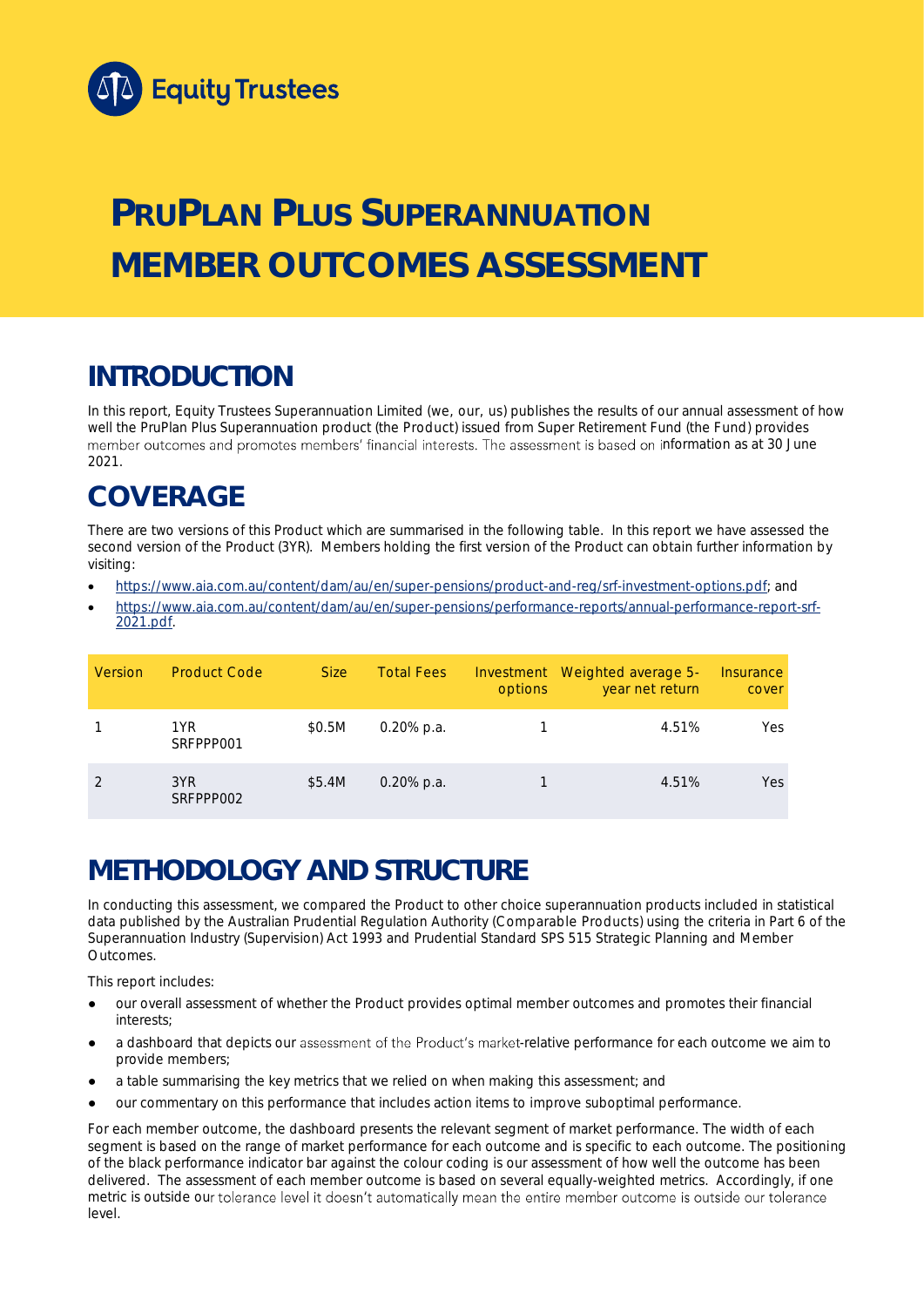#### *Example dashboard for illustrative purposes only*



The target is generally the average position of the Comparable Products while the tolerance level is the trigger for us to consider any necessary actions to improve member outcomes.

Please visit our [website](https://www.eqt.com.au/superannuation) to view a short video that provides more information about the operation of the dashboard.

## **OVERALL ASSESSMENT**

Having carefully considered the comparisons of the Product with Comparable Products set out in this report, including the dashboards, metrics, commentary, and other relevant information available to us at the time of writing, we have concluded that as a result of the following factors the Product is promoting members' financial interests:

- 1. the fees and costs that affect the return to members are appropriate having regard to their financial interests;
- 2. the net returns for the Product (i.e. returns after deducting all fees, costs and taxes) are consistent with market rates;
- 3. the level of investment risk for the Product is acceptable in relation to the net returns generated;
- 4. the investment strategy for the Product is appropriate;
- 5. the options, benefits and facilities offered in the Product are appropriate for members;
- 6. the insurance premium charged for the Product does not inappropriately erode members' account balances;
- 7. the insurance strategy for the Product is appropriate; and
- 8. the scale of the Product and the Fund does not disadvantage members.

## **DASHBOARD**

### **STRATEGIC CONTEXT**

Working together with the Fund's Promoter, AIA Australia (AIA), the Fund's purpose is to enhance retirement outcomes by providing products that allow members to accumulate retirement savings, receive retirement income and protect their assets.

To support this purpose, our goals for the Fund are to enhance members' retirement balances through reduced fees, provide members with confidence through reliable and clear delivery of regulatory compliance, satisfy members through engaging member service that assists them grow their account balances and grow member balances through competitive investment returns in line with stated objectives and targets.

The Product is a choice accumulation product.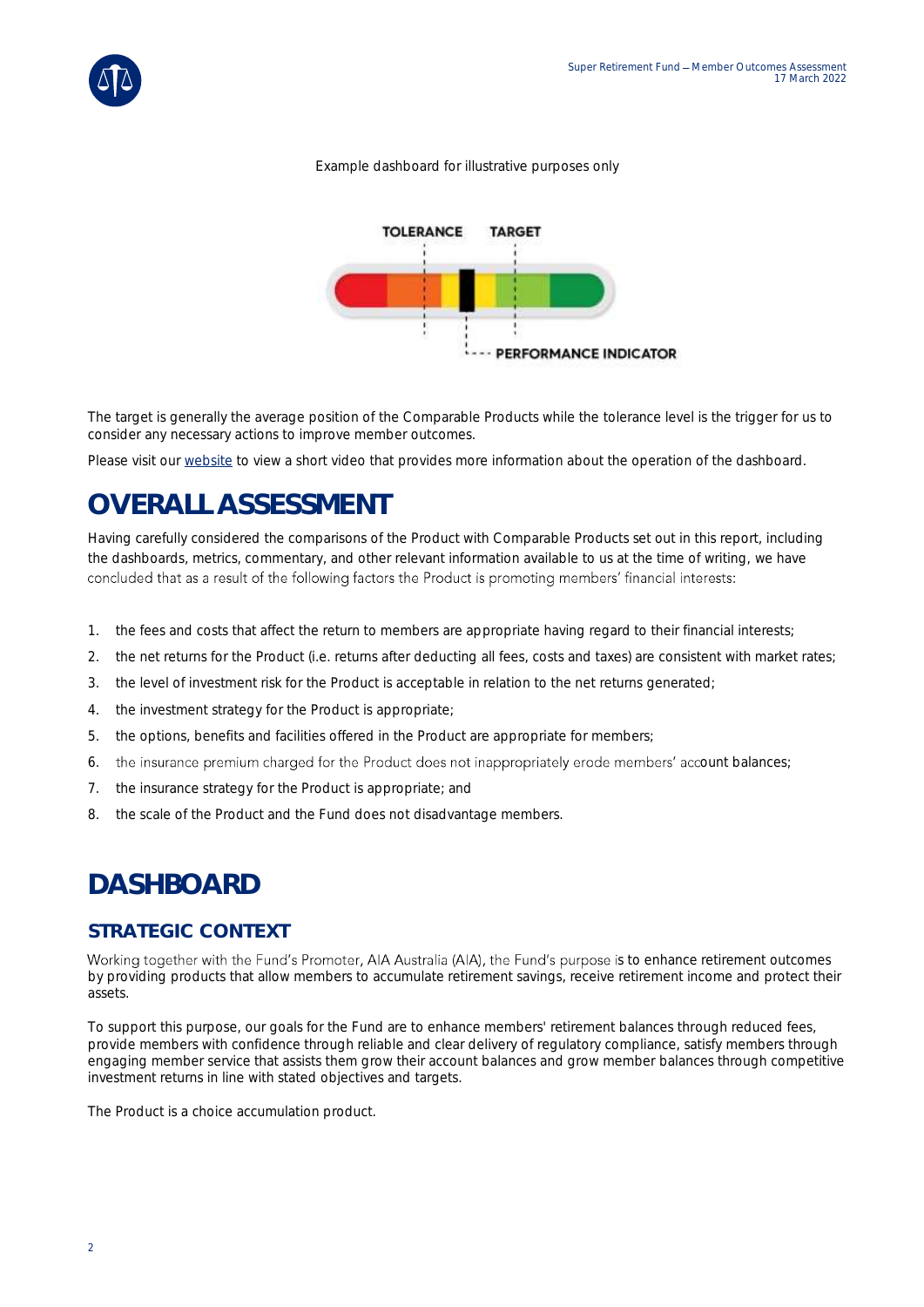

### **INVESTMENT RISK AND RETURN**



#### Commentary

The performance indicator measures the average investment risk and return of all investment options in the Product over one, three, five and 10-year periods and is based on an equal weighting of all the metrics in the above table.

Appendix 1 displays the returns for each investment option available in the Product and its weighted average returns over these periods.

This commentary focuses on the five-year weighted average return to 30 June 2021, and the weighted average number of negative annual returns for the 10 years to this date. When reading this commentary, it's important to bear in mind that past performance is not a reliable indicator of future performance.

Over the five years to 30 June 2021 the Product's weighted average investment return met our target. No remedial action is required as a result of this assessment.

Over the 10 years to 30 June 2021 the weighted average number of negative returns for the Product met our target. No remedial action is required as a result of this assessment.

Therefore, we consider the:

- investment strategy for the Product is appropriate; and
- investment risk is acceptable in relation to the net returns generated.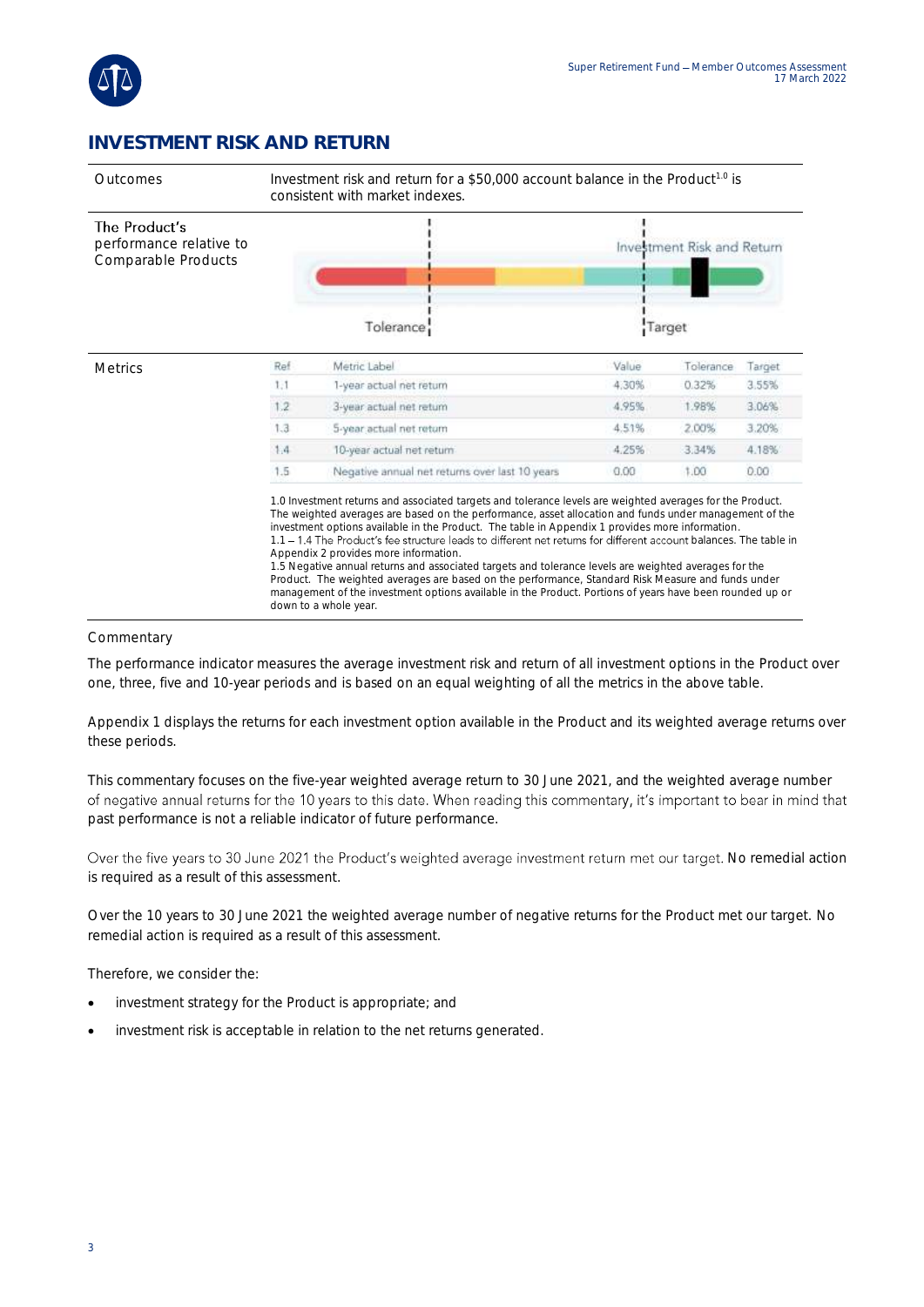

## **FEES AND COSTS**

| Outcomes                                                        | Fees (gross of tax) for a \$50,000 account balance are consistent with market rates. <sup>3.0</sup> |                                                                                                                                                                                                                                                                     |        |           |                |  |  |
|-----------------------------------------------------------------|-----------------------------------------------------------------------------------------------------|---------------------------------------------------------------------------------------------------------------------------------------------------------------------------------------------------------------------------------------------------------------------|--------|-----------|----------------|--|--|
| The Product's<br>performance relative to<br>Comparable Products |                                                                                                     |                                                                                                                                                                                                                                                                     |        |           | Fees and Costs |  |  |
|                                                                 |                                                                                                     | Tolerance:                                                                                                                                                                                                                                                          | Target |           |                |  |  |
| <b>Metrics</b>                                                  | Ref                                                                                                 | Metric Label                                                                                                                                                                                                                                                        | Value  | Tolerance | Target         |  |  |
|                                                                 | 3.1                                                                                                 | Administration fees                                                                                                                                                                                                                                                 | 0.20%  | 0.65%     | 0.40%          |  |  |
|                                                                 | 3.2                                                                                                 | Investment fees.                                                                                                                                                                                                                                                    | 0.00%  | 0.85%     | 0.60%          |  |  |
|                                                                 | 3.3                                                                                                 | Total fees                                                                                                                                                                                                                                                          | 0.20%  | 1.50%     | 1.00%          |  |  |
|                                                                 |                                                                                                     | 3.0 The Product's fee structure leads to different net returns for different account balances. The table in the<br>Appendix 2 provides more information.<br>3.2 These fees include a weighted average investment fee that is based on the investment fees and funds |        |           |                |  |  |

under management of the investment options available in the Product.

#### Commentary

This table lists the Product's administration and investment fees. Other fees may be payable which are set out in the Product's disclosure documents.

The performance indicator measures administration and investment fees together against Comparable Products.

The performance indicator, which meets our target is based on an equal weighting of each metric in the above table.

As a result, we are comfortable that fees and costs are consistent with market rates and therefore are appropriate having regard to members' financial interests.

### **INSURANCE CLAIM MANAGEMENT**



| <b>Metrics</b> | Ref    | Metric Label                                    | Value | Tolerance | Target |
|----------------|--------|-------------------------------------------------|-------|-----------|--------|
|                | 5.1    | Insurer's declined claims ratio - life cover    | 0.00% | 3.70%     | 2.42%  |
|                |        | Insurer's average time to decision - life cover | 0.75  | 2.03      |        |
|                | $-5.7$ | Insurance-related EDR complaints                | 1.30  |           | 1.01   |

5.2 The time to decision is measured in months.<br>5.7 EDR means "External Dispute Resolution".

5.7 This is the annual number of insurance-related complaints to the Australian Financial Complaints

Authority per 10,000 member accounts.

#### Commentary

The performance indicator measures the acceptance of insurance claims, the timeliness of claim decision-making and the quality of the claims process against Comparable Products.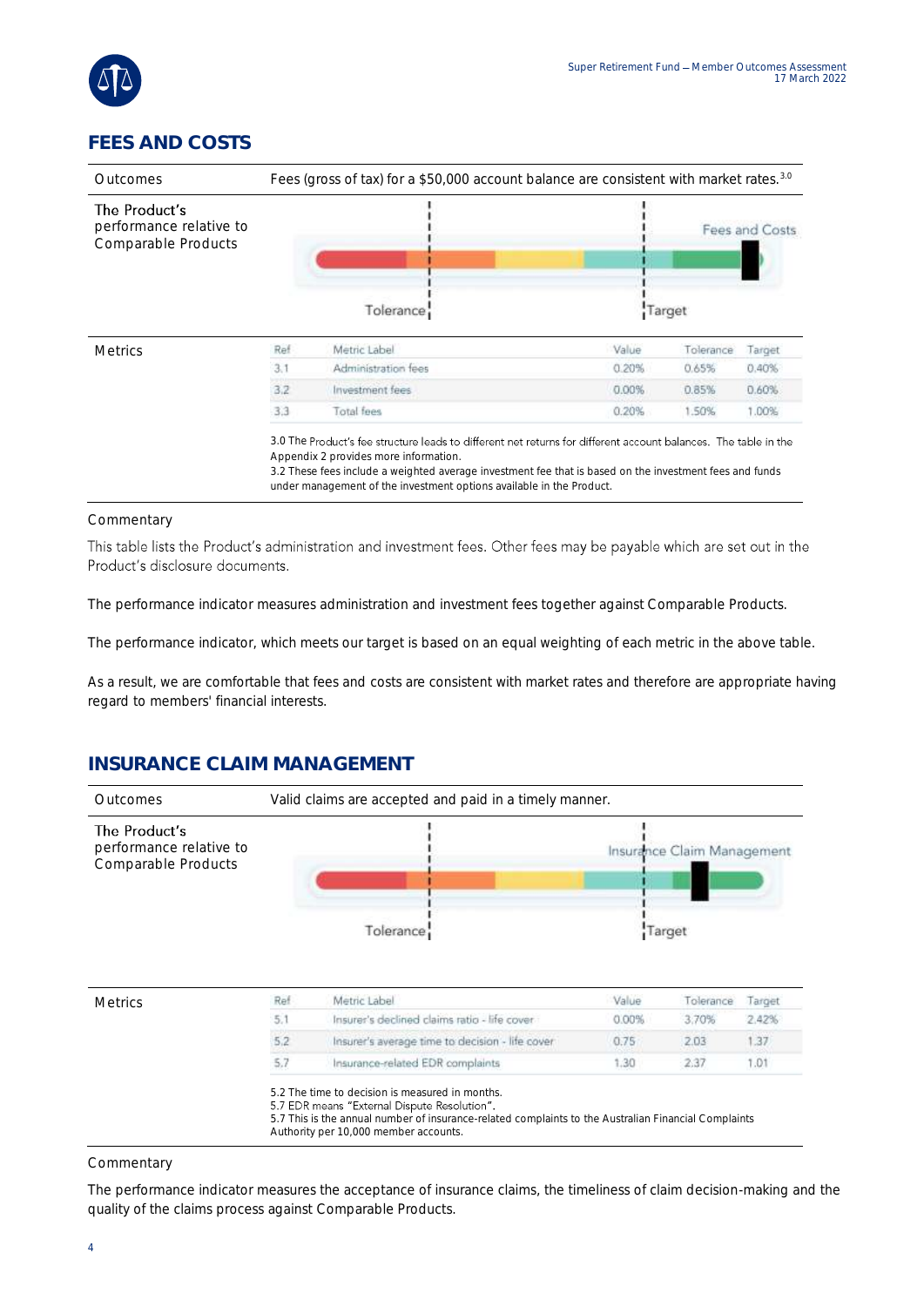

The performance indicator, which meets our target is based on an equal weighting of all the metrics in the above table.

The insured benefits in this Product are supported by retail life insurance policies. For this suite of policies, in the year ended 30 June 2021 the Fund's Insurer paid 46 death benefit claims.

As no claims were denied, no remedial action is required as a result of this assessment.

The average time to decision meets our target. No remedial action is required as a result of this assessment.

The number of insurance-related complaints that have been made to the Australian Financial Complaints Authority does not meet our target and is within our tolerance level. No remedial action is required as a result of this assessment.

As a result, we are comfortable that valid claims are accepted and paid in a timely manner.

All insurance cover is voluntary. We believe that the appropriate level of insurance cover is a balance between the amount of cover required (based on the maintenance of the member's, and their dependants', standard of living in the event of a claim) and the affordability of that cover for the member.

Members have the opportunity to seek personal financial advice if required, select their own level of insurance cover and cancel their cover if no longer required. Therefore:

- the insurance premiums charged for the Product do not inappropriately erode members' account balances; and
- the insurance strategy for the Product is appropriate.



### **MEMBER SERVICES**

#### Commentary

The performance indicator measures the delivery of administration services against our service levels.

The performance indicator, which does not meet our target and is within our tolerance level is based on an equal weighting of the above metrics.

Service level achievement (95.63%) meets our target. No remedial action is required as a result of this assessment.

The number of complaints about administration services that have been made to the Australian Financial Complaints Authority does not meet our target and is within our tolerance level. No remedial action is required as a result of this assessment.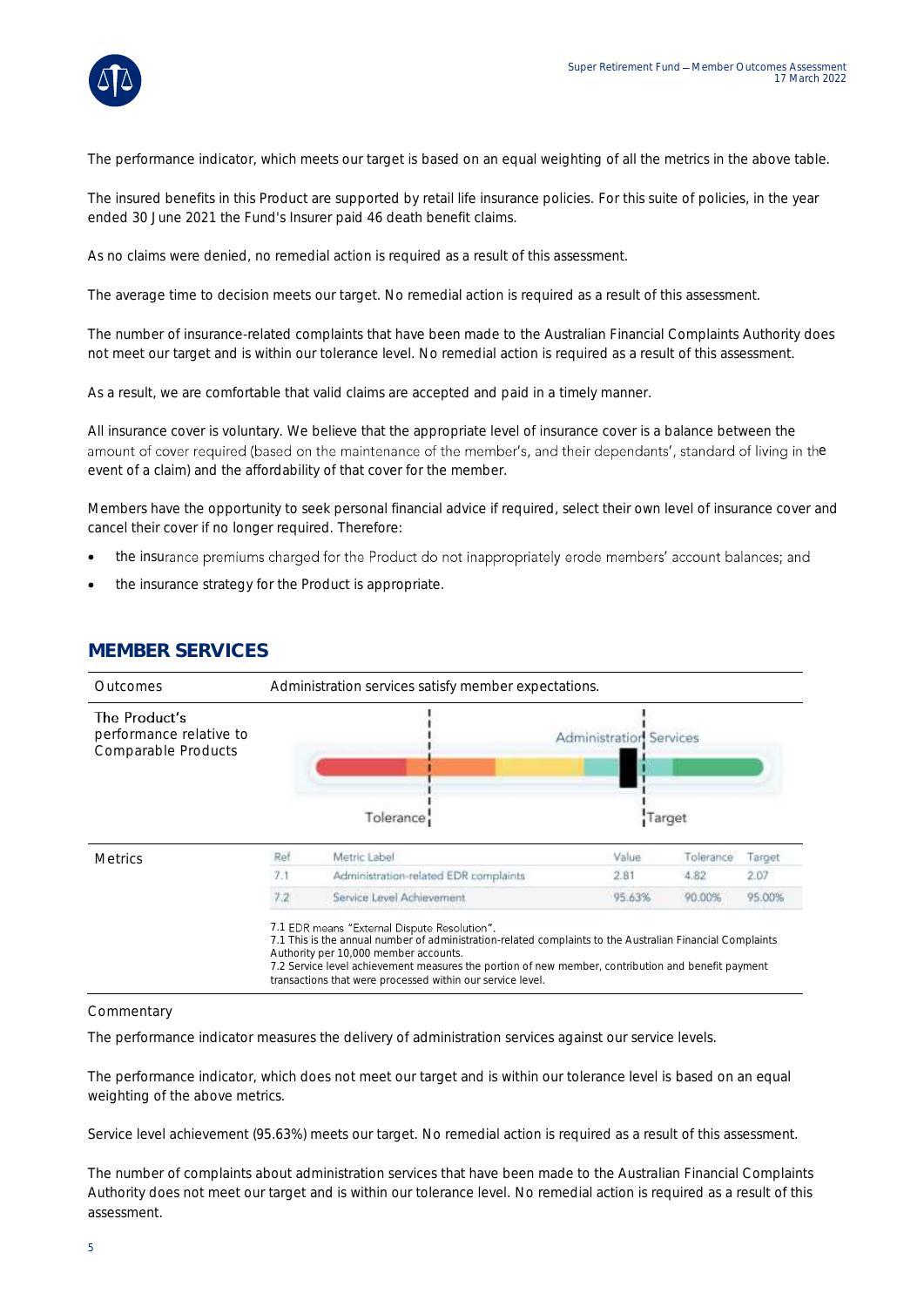

As a result, we are comfortable that administration services satisfy member expectations because of the high rate of service level achievement and the number of administration related complaints is within tolerance level. Therefore, we consider the options, benefits and facilities offered in the Product are appropriate for members.

### **SUSTAINABILITY**

| Outcomes                                                                            | The Product and Fund are sustainable and likely to deliver optimal outcomes in the<br>future. |                                  |           |           |           |  |  |
|-------------------------------------------------------------------------------------|-----------------------------------------------------------------------------------------------|----------------------------------|-----------|-----------|-----------|--|--|
| The sustainability of the<br>Product and Fund<br>relative to Comparable<br>Products |                                                                                               | Sustainability<br>Tolerance      | Target    |           |           |  |  |
| <b>Metrics</b>                                                                      | Ref                                                                                           | Metric Label                     | Value     | Tolerance | Target.   |  |  |
|                                                                                     | 8.2                                                                                           | Net member benefit flows p.a.    | $-10.51%$ | $-29.51%$ | $-1.52%$  |  |  |
|                                                                                     | 8.3                                                                                           | Average account balance          | \$55,697  | \$23,530  | \$124,315 |  |  |
|                                                                                     | 8.5                                                                                           | Movement in member accounts p.a. | $-15.72%$ | $-36.39%$ | $-8.01%$  |  |  |
|                                                                                     | 8.6                                                                                           | Average member age               | 60.0      | 58.00     | 48.70     |  |  |

#### **Commentary**

The performance indicator measures the Fund's sustainability and likelihood of delivering optimal outcomes in the foreseeable future against other funds.

The performance indicator, which does not meet our target and is within our tolerance level is based on an equal weighting of the above metrics.

As the Fund is closed to new members, movements in member accounts and the average member age are expectedly below our targets. We expect these indicators will move further away from our targets as members move closer to retirement.

With total member benefits of \$3.0b and almost 46,000 members, the Fund retains sufficient scale to support member outcomes into the future. Nevertheless, we continue to monitor the impact that the expected reduction in Fund size may have on member outcomes.

Therefore, we are comfortable that the scale of the Product and the Fund does not disadvantage members.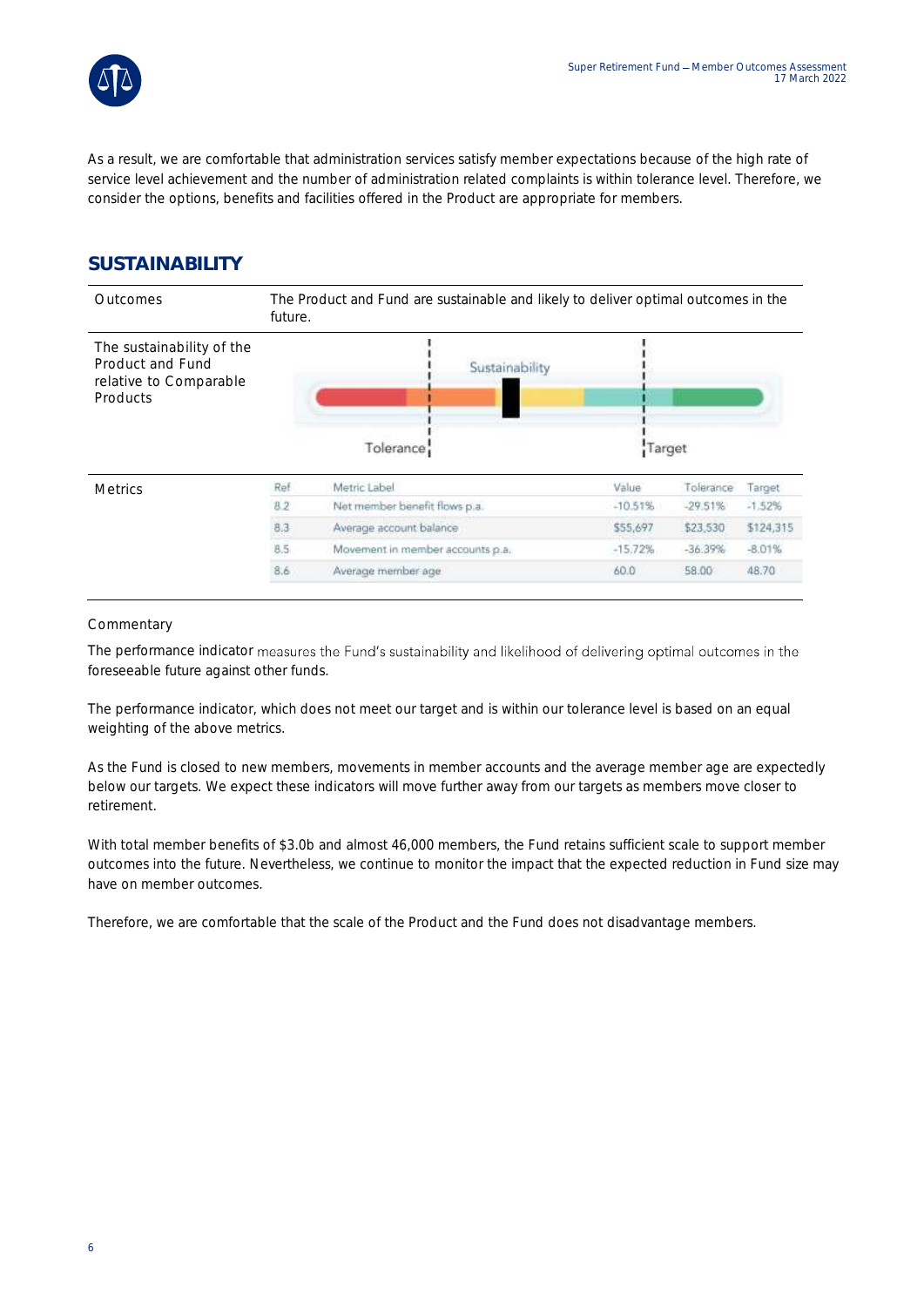

## **LIQUIDITY**



#### **Commentary**

The performance indicator measures the Fund's ability to meet benefit and rollover requests in a timely manner.

The performance indicator does not meet our target and is within our tolerance level. No remedial action is required as a result of this assessment.

We regularly monitor whether the investments and insurance policies would be able to meet cash requirements in extreme situations. Based on our analysis, we consider that benefits are supported by liquid investments and an insurer with a strong capacity to meet its financial commitments.

As a result, we are comfortable that the level of liquidity risk for the Product is acceptable.